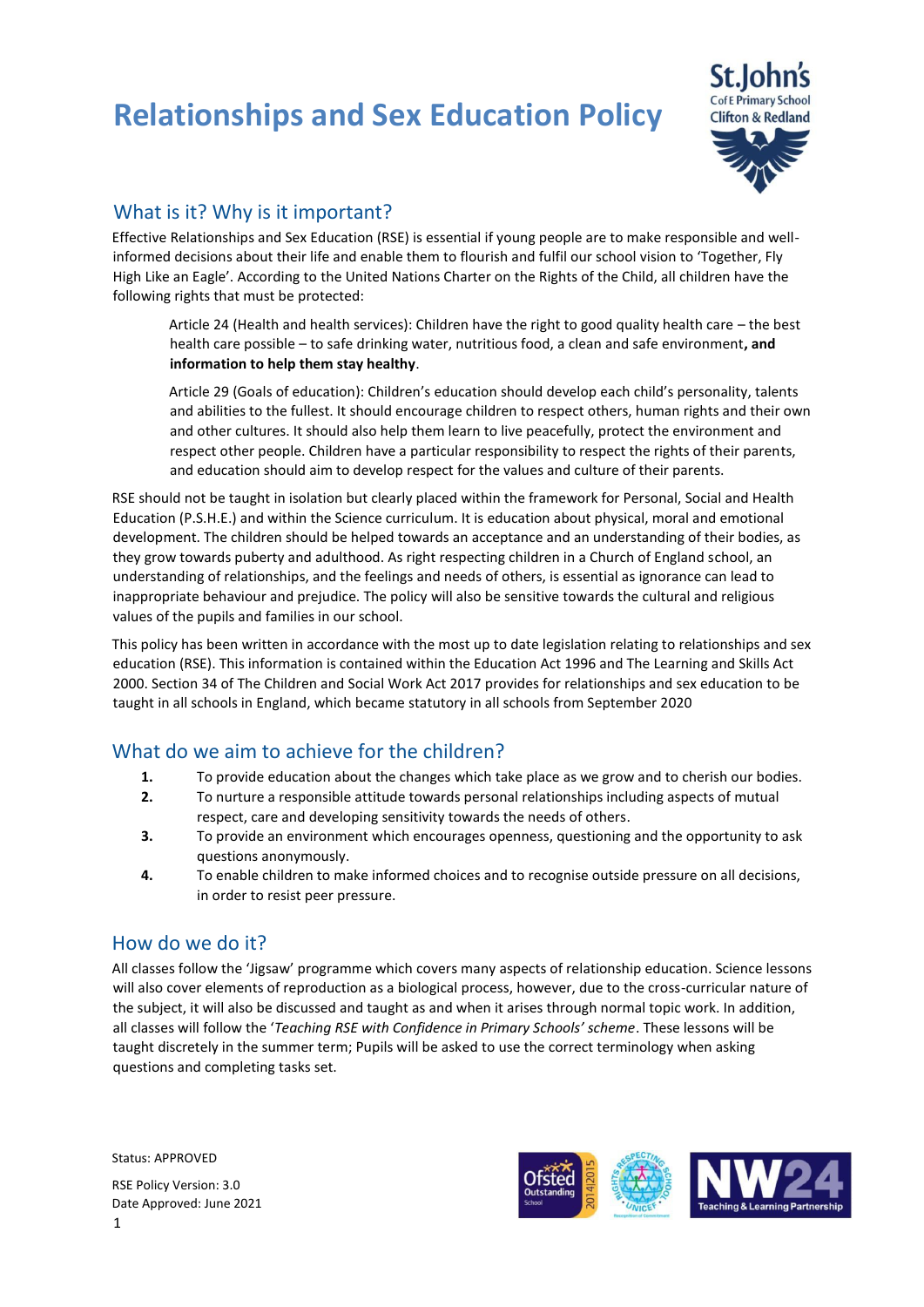| <b>Content Overview</b> |                                            |                                             |
|-------------------------|--------------------------------------------|---------------------------------------------|
| <b>EYFS</b>             | Our lives                                  | Lesson 1: Our day.                          |
|                         |                                            | Lesson 2: Keeping ourselves clean.          |
|                         |                                            | Lesson 3: Families.                         |
| Year 1                  | Growing and caring for<br>ourselves        | Lesson 1: Keeping clean.                    |
|                         |                                            | Lesson 2: Growing and changing.             |
|                         |                                            | Lesson 3: Families and care.                |
| Year 2                  | <b>Differences</b>                         | Lesson 1: Differences: Boys and girls.      |
|                         |                                            | Lesson 2: Differences: Male and female.     |
|                         |                                            | Lesson 3: Naming the body parts.            |
| Year 3                  | Valuing difference and                     | Lesson 1: Male and female.                  |
|                         | keeping safe                               | Lesson 2: Personal space.                   |
|                         |                                            | Lesson 3: Family differences.               |
| Year 4                  | Growing up                                 | Lesson 1: Growing and changing.             |
|                         |                                            | Lesson 2: What is puberty?                  |
|                         |                                            | Lesson 3: Puberty changes and reproduction. |
| Year 5                  | Puberty                                    | Lesson 1: Talking about puberty.            |
|                         |                                            | Lesson 2: Male and female changes.          |
|                         |                                            | Lesson 3: Puberty and Hygiene               |
| Year <sub>6</sub>       | Puberty, relationships and<br>reproduction | Lesson 1: Puberty and reproduction.         |
|                         |                                            | Lesson 2: Understanding relationships.      |
|                         |                                            | Lesson 3: Conception and pregnancy          |
|                         |                                            | Lesson 4: Communication in relationships    |
|                         |                                            |                                             |

## Key points

- Parents in all year groups will be invited to view all materials used in the teaching of RSE and discuss any issues with the class teacher.
- At times it may be deemed appropriate to teach boys and girls separately, for example to enable them to ask questions which may be embarrassing in a mixed group environment, but whenever possible pupils will be taught as a whole class in their appropriate year group.
- Children will know that they are free to question further and discuss issues with their own teacher or other member of staff.
- Any pupil disclosures of abuse will be handled sensitively following the Safeguarding Policy.

Status: APPROVED RSE Policy Version: 3.0 Date Approved: June 2021 2